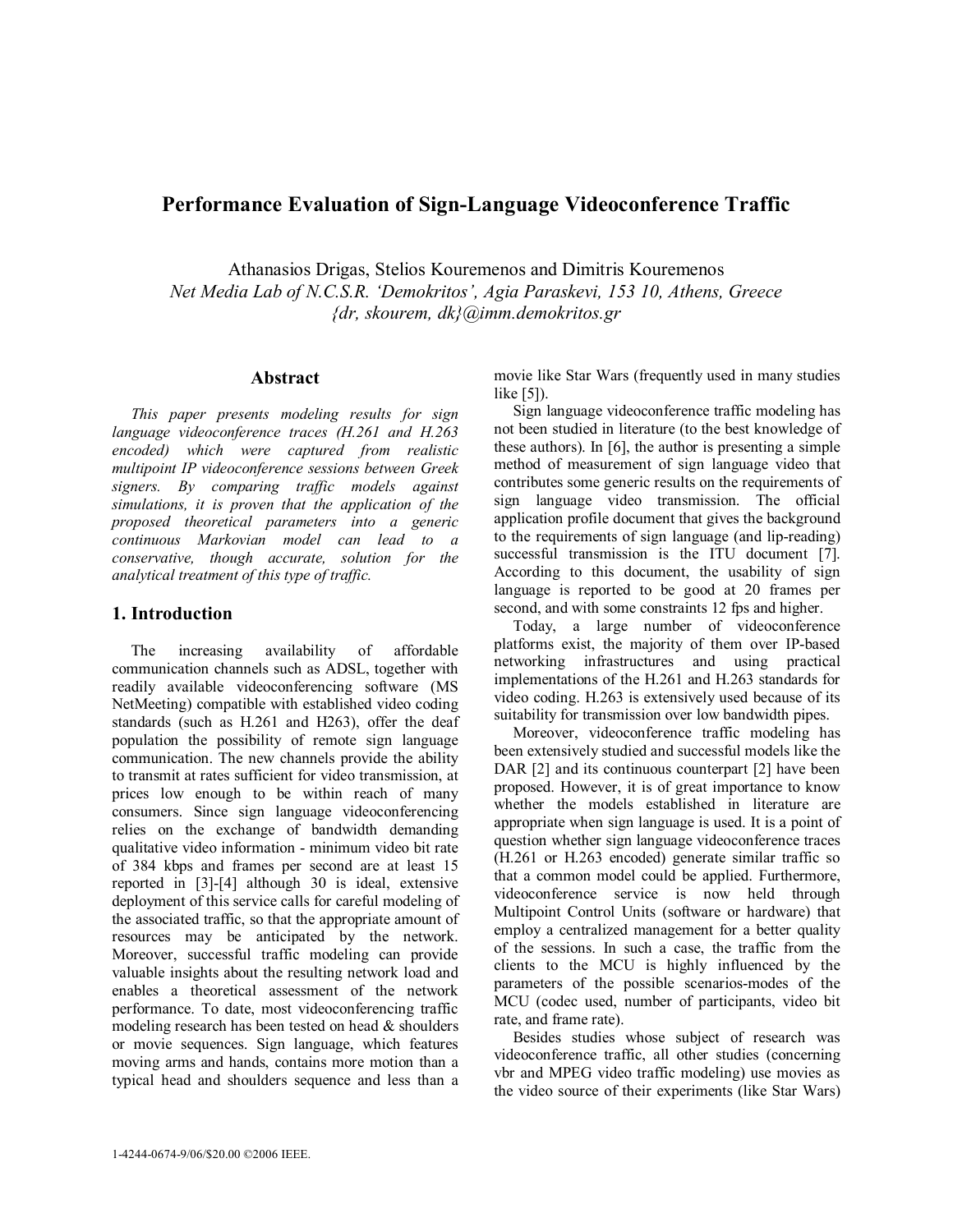that exhibit abrupt scene changes. However, the traffic pattern generated by differential coding algorithms (like those used by H.261 and H.263) depends strongly on the variation of the visual information. Especially, for sign language, as remarked in [9], traffic sequences have different characteristics from those of typical head & shoulders sequences. As noted in the same study, the picture quality (frame size) and frame rate are both important factors in sign language perception. The resolution of the hands must be high enough to support finger spelling, while the resolution of the face is also important since facial affect may convey syntactic information. However, block-based coding standards like H.261 and H.263 demand expensive computation power to increase the compression of sign video sequences. This leads to a reduction of the frame rate and of the expected quality, in case of no centralized management by an MCU (that tends to keep the balance between algorithmic complexity and compression performance).



#### **Figure 1. In continuous presence mode, four QCIF H.261 videos are combined into one CIF H.261 video**

On the above basis, the research reported in this paper undertook measurements of the IP traffic generated during videoconference sessions (at continuous and switched presence mode) between four videoconference clients (MS NetMeeting) used by Greek signers (three interpreters and one deaf user). At switched presence mode, the MCU sends to all terminals the output from one participant (QCIF video), designated as ''currently active'' while at continuous presence, the MCU combines the signal

from all terminals and sends back the output to all the participants (CIF video, see Figure 1).

The rest of the paper is structured as follows: section 2 discusses the videoconferencing platform employed for experimentation. Section 3 proposes methods for the modeling of the generated traffic for all cases and presents the analytical theoretical against the simulation results. Finally, section 4 culminates with conclusions and pointers to further research.

# **2. Description of the videoconference experiments**

Concerning the experimental work, two experiments were held at two different high qualities (with an acceptable for sign language peak rate equal to 320 Kbits/sec) modes of CISCO MCU 3510 (hardware MCU): continuous presence mode - H.261 coding and switched presence mode - H.263 coding (see Table 1 for more details). In both cases, to ensure the quality of the sign sequences, MS NetMeeting clients were configured with the same video parameters (High Quality - QCIF). Furthermore, the same sign language Video Contents VC1-4 (signers conversing) were used in both cases for reasons of statistical comparison between H.261 and H.263 traffic.

In each case, the IP packets exchanged between the terminals and the MCU were captured by the traffic monitoring software ''Ethereal''. The collected data were further post-processed at the ''frame'' level by tracing a common packet timestamp. The produced sequences were used for further analysis. Some first conclusions, as supported by the experiments' results (Table 1), arise concerning the statistical trends of sign language videoconference traffic: It is indicated that the first-order statistical characteristics of H.261 sign language traffic are similar to those of [1] where head & shoulders content was used. This is due to the centralized management of the MCU that keeps a balance between frame rate and frame size to acquire a constant video bit rate (MS NetMeeting appears to try to remain at the 75% of the target video bit rate). However, H.323 traffic reaches 15 fps in most cases, reducing the average frame size.

# **Table 1. The experiments' two scenarios and some first-order statistical characteristics of the generated frame sequences**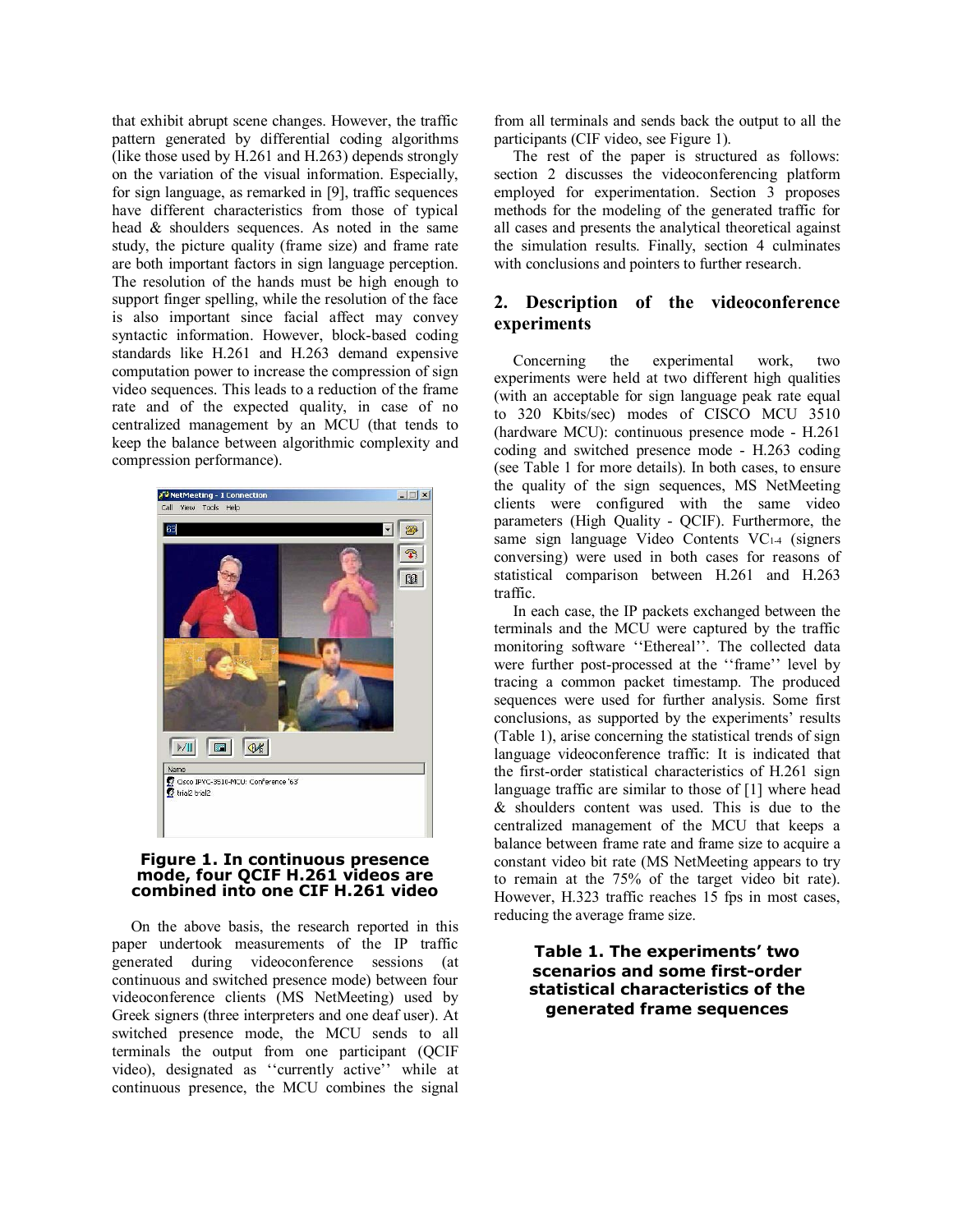| Exp                                                           | 1                          |        |        |        |          |  |  |  |
|---------------------------------------------------------------|----------------------------|--------|--------|--------|----------|--|--|--|
| Terminal                                                      | VC1                        | VC2    | VC3    | VC4    | MCU      |  |  |  |
| Scenario                                                      | Continuous Presence - H261 |        |        |        |          |  |  |  |
| Target<br>Video Bit<br>Rate (For<br>Terminals)<br>(KBits/sec) | 320                        |        |        |        |          |  |  |  |
| Target<br>Video Bit<br>Rate (For<br>the MCU)<br>(KBits/sec)   | 1280                       |        |        |        |          |  |  |  |
| Target<br>Frame<br>Rate<br>(fps)                              | 15                         |        |        |        |          |  |  |  |
| Duration<br>(sec)                                             | 1800                       |        |        |        |          |  |  |  |
| Video Bit<br>Rate<br>(Kbits/sec)                              | 215.95                     | 215.68 | 216.79 | 217.64 | 867.63   |  |  |  |
| Frame<br>Rate<br>(fps)                                        | 7                          | 6      | 8      | 9      | 9        |  |  |  |
| Average<br>Frame<br>Size<br>(Bytes)                           | 3877                       | 4371   | 3543   | 2941   | 11724    |  |  |  |
| Variance                                                      | 309660                     | 246830 | 175860 | 126850 | 10834000 |  |  |  |

| Exp         | $\overline{2}$           |        |                  |        |        |  |
|-------------|--------------------------|--------|------------------|--------|--------|--|
| Terminal    | VC1                      | VC2    | VC3 <sup>4</sup> | VC4    | MCU    |  |
| Scenario    | Switched Presence - H263 |        |                  |        |        |  |
| Target      |                          |        |                  |        |        |  |
| Video Bit   |                          |        |                  |        |        |  |
| Rate (For   | 320                      |        |                  |        |        |  |
| Terminals)  |                          |        |                  |        |        |  |
| (KBits/sec) |                          |        |                  |        |        |  |
| Target      |                          |        |                  |        |        |  |
| Video Bit   |                          |        |                  |        |        |  |
| Rate (For   | 320                      |        |                  |        |        |  |
| the MCU)    |                          |        |                  |        |        |  |
| (KBits/sec) |                          |        |                  |        |        |  |
| Target      |                          |        |                  |        |        |  |
| Frame Rate  | 15                       |        |                  |        |        |  |
| (fps)       |                          |        |                  |        |        |  |
| Duration    | 1800                     |        |                  |        |        |  |
| (sec)       |                          |        |                  |        |        |  |
| Video Bit   |                          |        |                  |        |        |  |
| Rate        | 206.59                   | 217.22 | 208.36           | 207 69 | 208.36 |  |
| (Kbits/sec) |                          |        |                  |        |        |  |
| Frame       |                          |        |                  |        |        |  |
| Rate        | 15                       | 15     | 15               | 15     | 15     |  |
| (fps)       |                          |        |                  |        |        |  |
| Average     |                          |        |                  |        |        |  |
| Frame Size  | 1729                     | 1758   | 1727             | 1724   | 1727   |  |
| (Bytes)     |                          |        |                  |        |        |  |
| Variance    | 87849                    | 46858  | 47428            | 42892  | 47428  |  |

### **3. Analysis of the video traffic**

The sequence of the frame sizes from a terminal can be represented as a stationary stochastic process, with an AutoCorrelation Function (ACF) quickly decaying to zero and a marginal frame-size distribution of approximately Gamma form. These general characteristics remain invariant for both experiments. Analysis of the traffic from the MCU to the clients, in experiment 1, confirms the results of a previous study [1], where the Probability Density Function (PDF) of the MCU in the continuous presence mode had the form of a weighted sum of four Gamma components (equal to the number of the conferring terminals, see Figure 2). In experiment 2, the MCU PDF has the form of a simple Gamma Distribution, same with terminal VC3 (that of the currently active user). This being the case, analysis of the MCU trace in experiment 2 is included in the analysis of the VC3 trace.

The analysis of the MCU trace in experiment 1 will not be included in the present study as it demands a separate methodology than that of the terminals' analysis. Thus, the rest of our work will concentrate on the analysis of the frame sequences generated by the terminals.

Our work is based on the analytical theoretical model C-DAR (1) proposed in [2] for videoconference performance analysis. The C-DAR (1) model combines an approach utilizing a discrete-time Markov chain with a continuous-time Markov chain. More explicitly, this model produces a sequence of frame sizes according to the transitions of a continuous time Markov Chain, of the form:

$$
P_{\text{cdar}} = f(P_{\text{dar}} - I) \tag{1}
$$
\n
$$
\text{where} \rightarrow f = \frac{\ln \rho}{(\rho - 1)} T, P_{\text{dar}} = \rho I + (1 - \rho) Q
$$

from DAR (1) of D.P. Heyman [10] where *T* is the frame rate of the videoconference traffic (easily obtained from Table 1), *I* is the identity matrix,  $\rho$  is the autocorrelation coefficient at lag-1 and *Q* is a rank-one stochastic matrix with all rows equal to the probabilities resulting from the negative binomial density corresponding to the Gamma fit for the frame size distribution.



**Figure 2. MCU PDF in Continuous Presence Mode** 

The rest of our work will concentrate on the calculation of the correlation coefficient  $\rho$  and the stochastic probability matrix *Q* of the eight videoconference traces of Table 1. This will be performed with theoretical fits on the ACF and PDF of the frame sizes sequences correspondingly.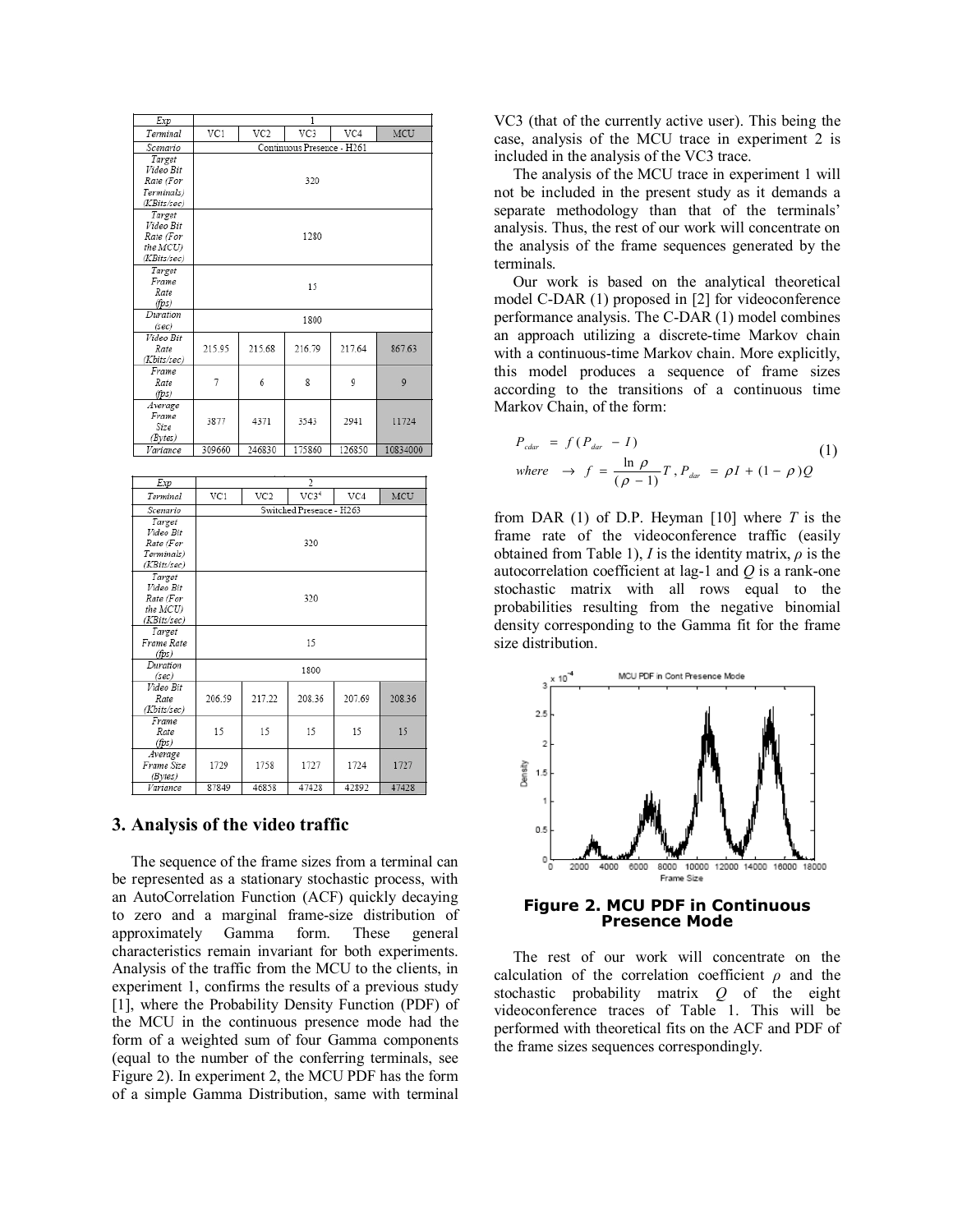## **3.1. Calculation of the autocorrelation coefficient** *ρ*

To find the most accurate fitting model for the ACF of sign language traffic, the Compound Exponential Fit method proposed in our previous study [1] was used.

$$
\rho_{\kappa} = w\lambda_1^{\kappa} + (1 - w)\lambda_2^{\kappa}, with |\lambda_2| < |\lambda_1| < 1
$$
 (2)

This method was tested with a least squares fit to the autocorrelation samples for the first 500 lags. In fact, what matters is the correlation coefficient *λ1* that has been calculated around 0.98 for videoconference traffic in  $[10]$  and has been applied in C-DAR $(1)$ analytical model in [2]. However, our approximation of calculating the correlation coefficient is more conservative than that of the AR(1) method of the C-DAR(1) model as we pay attention to the long-term trend of the  $ACF<sup>5</sup>$ . This is further confirmed by our results where *λ*1 has values larger than 0.99 (see Table 2).

Figure 3 reflects the fact that the ACF of sign language videoconference traffic has very strong correlations (especially H.263 traffic). This is due to the motion compensated techniques used by the two differential coding algorithms. It seems that the bursty nature of sign language force the algorithms to send regularly Intra frames in order to improve the image quality. In the case of Figure 3, the periodicity of the ACF is attributed to the similarities (temporal redundancy) that exist between sequential H.263 video frames. However, the reflection of these characteristics to queuing is minimal as only the value of the correlation coefficient matters.





**Figure3. The ACF fits for H.261 and H.263 sign language traces** 

#### **3.2. Calculation of the stochastic matrix** *Q*

Now, we may proceed to the analysis of the PDF of the traffic patterns' frame sizes which is one of the main points of the current study. In actuality, all density distributions seem to fit a gamma-like shape. In the analysis to follow, the Gamma density function will be used to fit the empirical PDFs.

$$
f(x) = \frac{1}{\Gamma(p)} \frac{1}{\mu} (\frac{x}{\mu})^{p-1} e^{-\frac{x}{\mu}}, \mu, p > 0, x \ge 0,
$$
  
\n
$$
\Gamma(p) = \int_{0}^{\infty} u^{p-1} e^{-u} du
$$
\n(3)

The method used is the widely used MOM method (method of MOMents) successfully applied for traffic modeling in previous studies. When the mean, *m*, and the variance,  $v$ , of the data sample are known (in our case these values are obtained from Table 1), the method of moments produces estimates for the shape and scale parameters of the Gamma distribution:

$$
p = \frac{m^2}{v}, and, \mu = \frac{v}{m}
$$
 (4)

## **Table 2. The correlation coefficients and gamma parameters of the traces**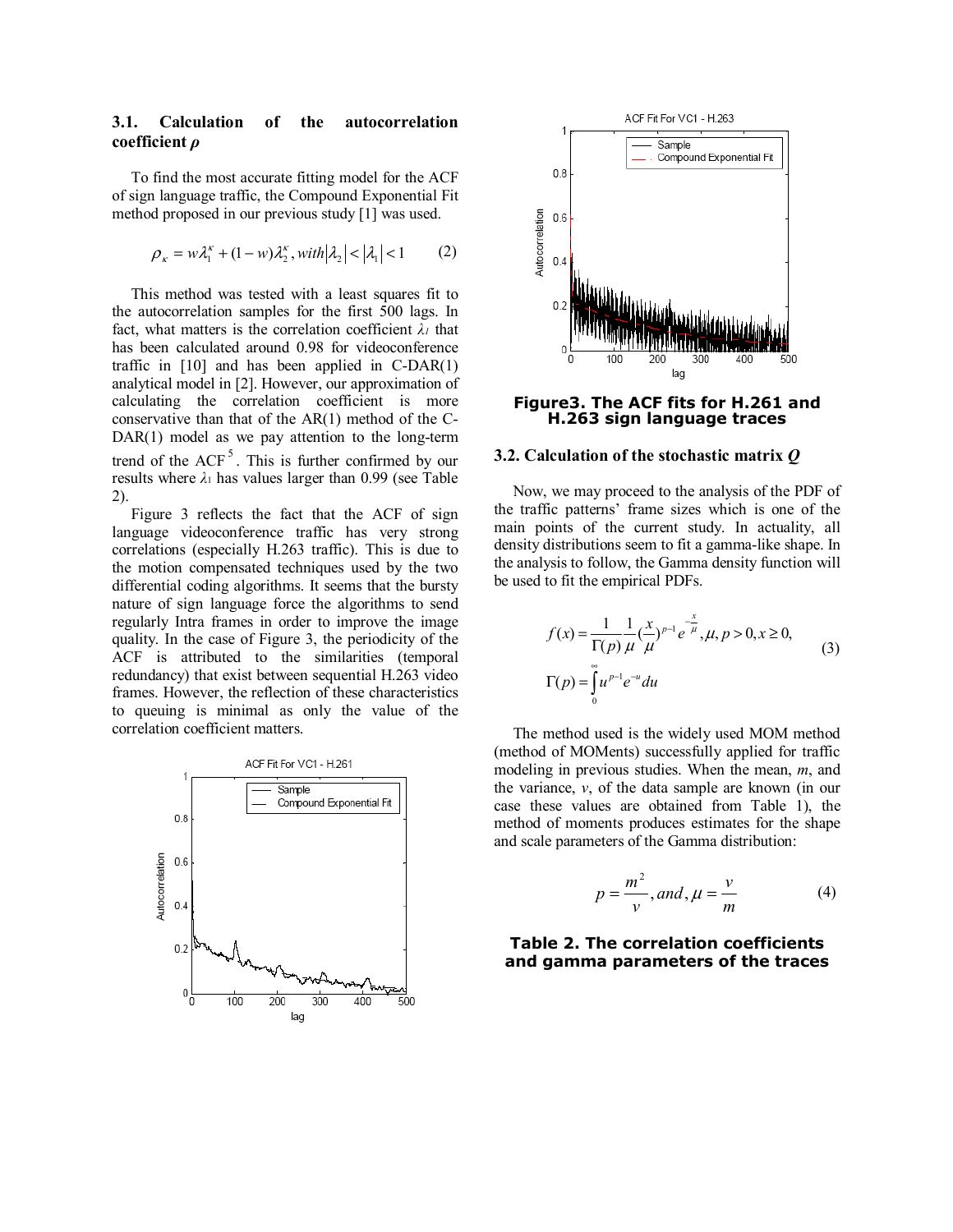|                 | H.261  |                          |                   |       |       |  |  |
|-----------------|--------|--------------------------|-------------------|-------|-------|--|--|
|                 |        | Compound Exponential Fit | Method of Moments |       |       |  |  |
|                 | w      | λ                        | λ2                | p     | μ     |  |  |
| VC1             | 0.7532 | 0.9952                   | 0.6791            | 48.53 | 79.88 |  |  |
| VC <sub>2</sub> | 0.936  | 0.9903                   | 0.7171            | 77.40 | 56.47 |  |  |
| VC3             | 0.7849 | 0.9977                   | 0.586             | 71.39 | 49.63 |  |  |
| VC4             | 0.2288 | 0.9987                   | 0.5131            | 68.19 | 43.13 |  |  |
|                 | H.263  |                          |                   |       |       |  |  |
| VC1             | 0.7772 | 0.9957                   | 0.5119            | 34.03 | 50.81 |  |  |
| VC <sub>2</sub> | 0.9528 | 0.9947                   | 0.6881            | 69.84 | 56.79 |  |  |
| VC3             | 0.7943 | 0.9979                   | 0.486             | 62.91 | 27.46 |  |  |
| VC4             | 0.3176 | 0.998                    | 0.5326            | 69.25 | 24.89 |  |  |

Indicatively, for the VC1 trace, we show the fitted PDF with the MOM method (see Figure 4) in both experiments. In all cases, the fit of the MOM method was satisfactory and no other models needed to be tested. The values of  $p$  and  $\mu$  parameters for all sign traces are given in Table 2 (to be used in the formation of the *Q* Matrix).

### **3.2. Analysis results for the C-DAR model**

Since the C-DAR model is a continuous-time Markov chain model, it may be looked at as a Markov modulated rate process [11], and therefore suitable for theoretical analysis using the fluid flow method. In the paragraph to follow, we present experimental results comparing the analytical C-DAR model (via the fluid flow method as described in [2]), versus a simulation using actual video traces. In order to perform the simulation, we used a discrete-time-event simulator  $(ns-2)$  [12].





**Figure 4. The PDF plots together with the MOM fit** 

Running ns-2, we simulated a queuing system with trace-driven arrivals of the actual data gathered during our experiments. By recording the queue length, we estimated the complementary buffer overflow estimation for a given server capacity *C* (always a little larger than the mean rate of the sample). The results (Figure 5) prove the conservativeness of the C-DAR model mainly due to the calculation method of the correlation coefficient *ρ*. A less conservative choice of the value of  $\rho$  (i.e. fitting the ACF at the first 100 lags) leads to more tight results. It is clearly shown that our model is a simple - only three parameters (mean, variance and the correlation coefficient) are demanded - and robust method for performance analysis of sign language videoconference traffic. Again, plots are given for VC1 contents in both experiments.